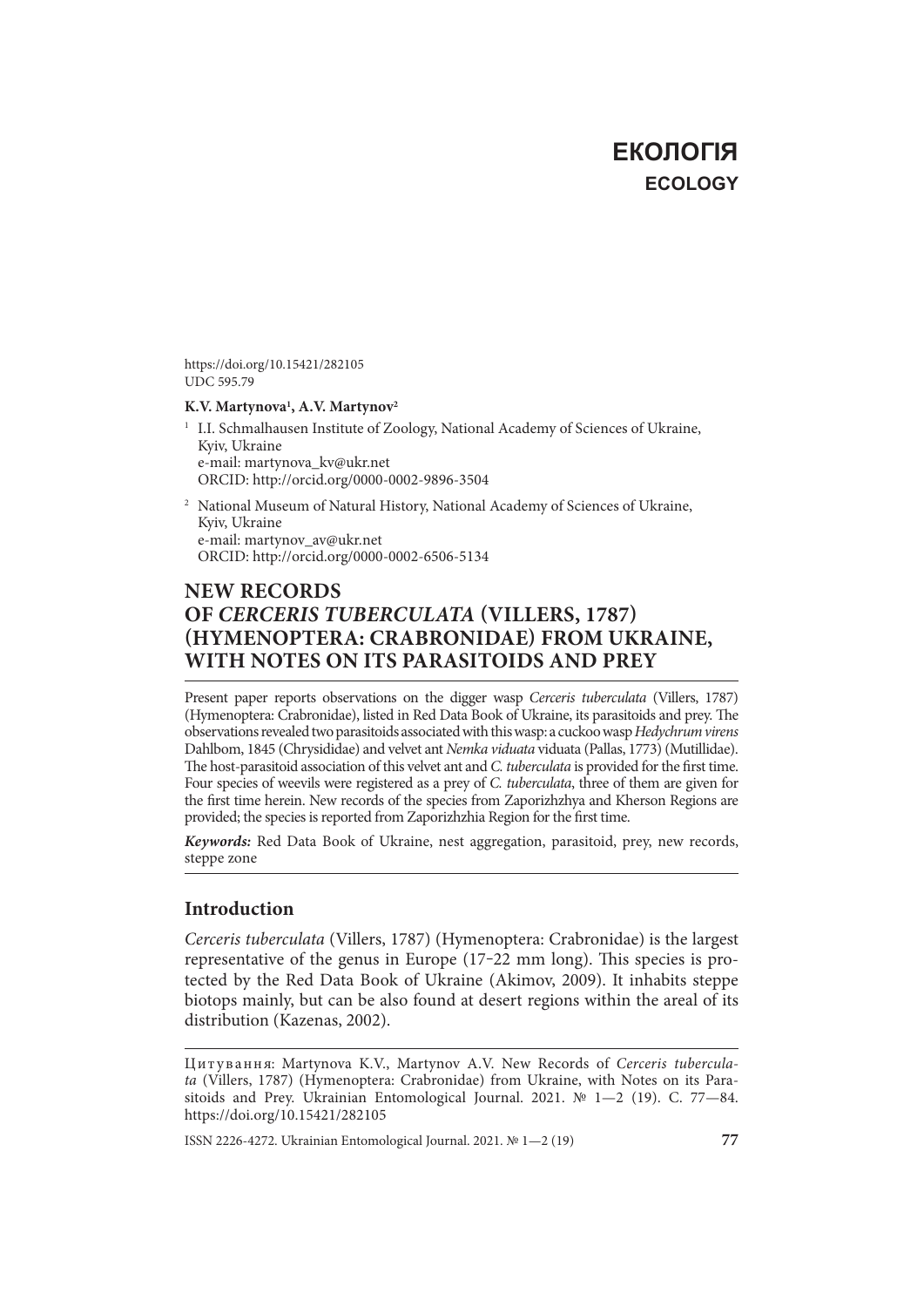There are four described subspecies of *Cerceris tuberculata*: nominative subspecies distributed within Southern Europe, Mediterranean and Iran, ssp. *evecta* Shestakov, 1922 known from China and Mongolia, ssp*. cypria*  Beaumont, 1958 described from Cyprus and ssp*. ogotai* Tsuneki, 1971 distributed in Mongolia (Bohart and Menke, 1976; Kazenas, 2002; Rosa and Soon, 2013).

*Cerceris tuberculata* is known to nest in vertical walls of slopes and drains, preferring clay and sandy or clay grounds (Kazenas, 2002; Semik and Semik, 2002); its nest aggregations can be rather dense, up to 80 nest burrows for 1  $m<sup>2</sup>$ (for details of nest structure see Semik and Semik, 2002).

Large weevils of the subfamily Lixinae (Curculionidae) were reported as the prey of this crabronid wasp. Old records generally refer to the representatives of the genus *Cleonis* Dejean, 1821 (previously gives as *Cleonus* Schönherr, 1826) (Bischoff, 1927; Grandi, 1959, 1961). Fabre (1914) mentioned tree species as a prey of *C. tuberculata*: *Leucophyes pedestris* (Poda, 1761) (as *Cleonus ophthalmicus* (Rossi, 1790)), *Mecaspis alternans* (Herbst, 1795) (as *Cleonus alternans*  Herbst, 1795) and *Cleonis albidus* Schoenherr, 1826 (as Cleonus albidus); notably that two last species were recorded based only on one specimen each. But, Semik and Semik (2002) specified the prey range of *C. tuberculata* by listing three weevil species, namely *Lixus algirus* (Linnaeus, 1758), *Larinus latus* (Herbst, 1783) and *Leucomigus candidatus* (Pallas, 1771). Furthermore Agnoli and Rosa (2021) added the one more species, *Larinus onopordi* (Fabricius, 1787).

It is noteworthy that the stem borer, *Lixus algirus* is the major insect pest of faba bean in the Mediterranean region (Taadaouit et al., 2021), *Larinus latus* is an agent of biological pest control against *Onopordum* thistles in Australia (Pettit and Briese, 2000), while *Leucomigus candidatus* is protected by the Red Data Book of Ukraine (Akimov, 2009).

*Cerceris tuberculata* was previously reported from Eastern and Southern regions of Ukraine, namely Sumy, Kharkiv, Luhansk, Odessa, Mykolaiv, Kherson Regions and Crimea (see Protsenko and Gorobchishin, 2015; Stepoviy, 2017; Kavurka *et al*., 2019; Kletonkin, 2019 for known localities and map). Present contribution reports *C. tuberculata* from Zaporizhzhia Region for the first time.

No data on the parasitoids reared from the nests of *C. tuberculata* have never been published.

Nevertheless, Agnoli and Rosa (2021) observed the activity of *Hedychrum virens* Dahlbom, 1845 (Chrysididae) within the nest site of *C. tuberculata* at Karadag Nature Reserve, Crimea, Ukraine. Present contribution confirms the fact of host-parasitoid relations between these wasps. There are no other host records for this cuckoo wasp.

*Hedychrum virens* is a large cuckoo wasp (if compared to other species of the family known from Ukraine) and the biggest elampine chrysidid in Europe (Agnoli and Rosa, 2021). The species is locally distributed within the warm regions of Mediterranian (Linsenmaier, 1959, 1968; Rosa and Soon, 2013).

The case of parasitoidism of the velvet ant *Nemka viduata viduata* (Pallas, 1773) (Mutillidae) on *C. tuberculata* has not been reported previously. The

**78** ISSN 2226-4272. Український Ентомологічний Журнал. 2021. № 1—2 (19)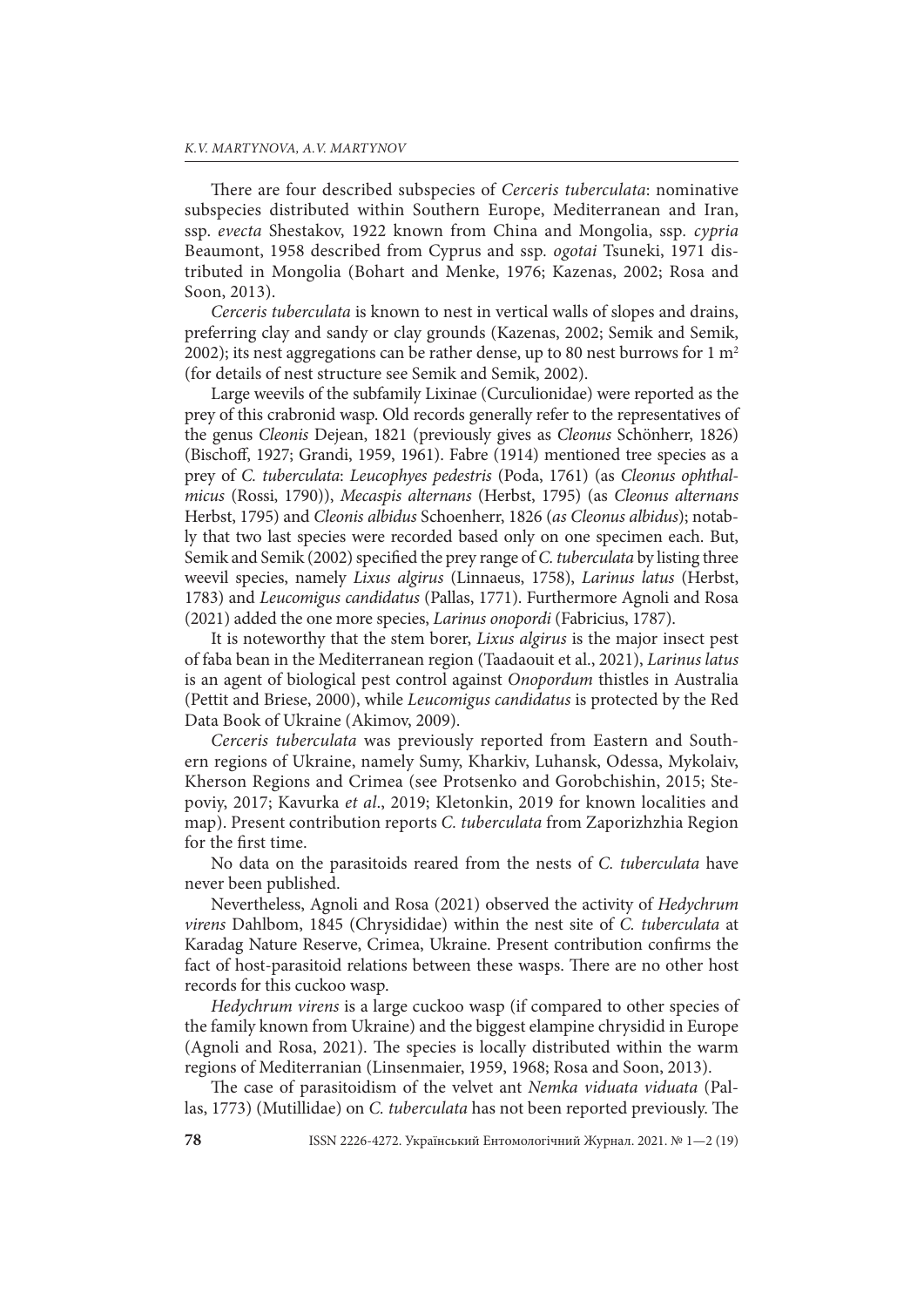list of confirmed hosts for this parasitoid comprised digger wasps *Bembecinus tridens* (Fabricius, 1781), *Stizus continuus* (Klug, 1835), and *Bembix bidentata* Vander Linden 1829 (Hymenoptera: Crabronidae: Bembecinae) (Grandi, 1961; Tormos et al., 2003; Tormos, 2009).

*Nemka viduata viduata* is an West Palaearctic taxon (in chorological pattern), rather common in sandy coastal areas (Palmerini, 2013). It was previously reported for Ukraine as a whole (Lelej and Yildirim, 2009), and for its separate regions, including Mykolaiv and Kharkiv Regions (Stepoviy, 2017).

### **Materials and methods**

Observations have been performed in natural habitat of *C. tuberculata* on June 22 and 26, 2019. The studied area covered a 30 m long section of the sand and clay road passing through the halophyte steppe on bank of Malyi Utluk River in vicinity of Shelyuhy village, N46.546134 E035.199960 (Zaporizhzhya Region, Ukraine). The observations had been carried out from 11.00AM to 5.00 PM each day. Visual observations had been mainly performed. We also made the notes on behavior of studied crabronid wasp and its natural enemies. Several specimens of revealed parasitoids were fixed with 96% ethanol for further study and identification (four exemplars for each species). The specimens of *C. tuberculata* had only been observed visually, because this is a rare insect species protected by the Red Book of Ukraine (Akimov, 2009). We also collected two paralyzed specimens of weevil *L. candidatus* than were carried and then thrown away by the crabronid wasp; no living specimens of this protected species were collected. Photos of specimens and habitats were taken with Canon SX30IS.

Additionally, *C. tuberculata* was recorded in several other places within Kherson and Zaporizhzhya Regions, but nesting sites were not found and observations on the behavior have not been performed. This additional visual records are labeled as follows: one imago (female), Ukraine, Kherson Region, Chaplynka district, vicinity of Novovolodymyrivka village, steppe area along Syvash Gulf, 46.24005 33.81210, Martynov A.V. leg., 10—16.07.2020; 7 imagoes on flowers of Asteraceae, Ukraine, Zaporizhzhya Region, vicinity of Lymans'ke village, steppe area on bank of Molochnyi Estuary, 46.42770 035.34116, Martynov A.V. et Martynovа K.V. leg., 20—25.08.2019; one imago (female), Ukraine, Zaporizhzhya Region, vicinity of Shelyuhy village, forest belt near field and fallow, 46.54832 035.18648, Martynov A.V. leg., 17.06.2019.

Part of the records of the species mentioned in the contribution was uploaded as dataset on biodiversity on GBIF (Martynov & Putchkov 2021).

## **Results**

The observations revealed two parasitoids associated with *C. tuberculata*: a cuckoo wasp *Hedychrum virens* and velvet ant *Nemka viduata viduata*. We also registered a weevil *Leucomigus candidatus* (Curculionidae) protected by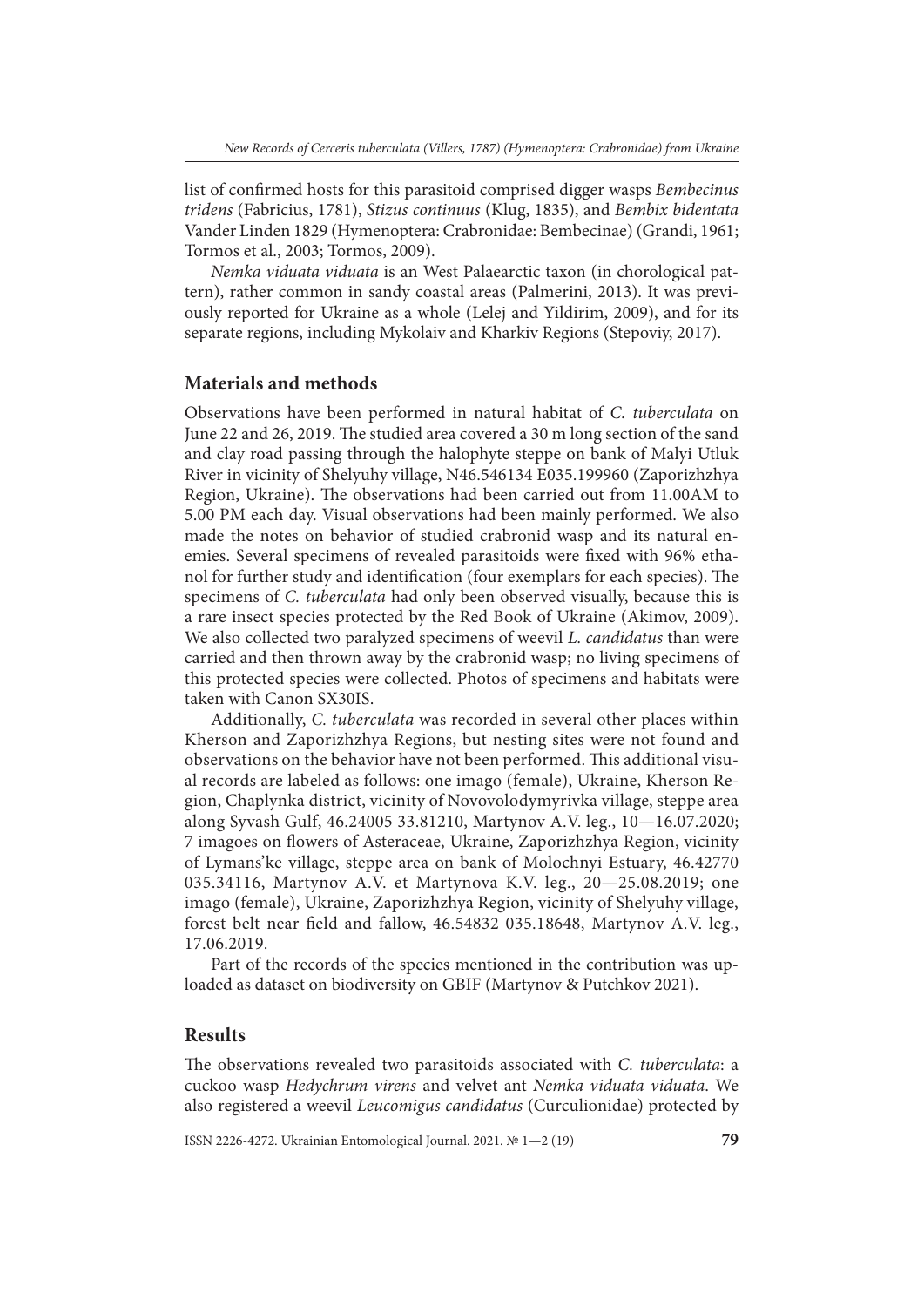the Red Data Book of Ukraine (Akimov, 2009) as the one of prey items of this crabronid wasp at the studied habitat. Other three weevil species, *Asproparthenis carinata* (Zoubkoff, 1829), *Coniocleonus nigrosuturatus*, (Goeze, 1777) and *Cleonis nigra* (Scopoli, 1763), are registered as the prey of *C. tuberculata* for the first time.

Thus, the host-parasitoid association with cuckoo wasp *H. virens* is herein confirmed based on ethological observations. The activity of velvet ant *N. viduata* within the nest site of *C. tuberculata* also suggests the existence of host-parasitoid relations between these wasps.

**Host Cerceris tuberculata (Villers, 1787) (Hymenoptera: Crabronidae).**  We could observe the large nests aggregation of *C. tuberculata*: more than 80 nest entrances were registered at sandy and clay road (Fig. 1A, B.). The nests were unevenly located, with groups situated at the open middle part of the road, at the road boundary and among the vegetation surrounding the road (Fig. 1C, D). The nest aggregation was generally sparse, the distance between nests varied considerably, but exceeded 30 cm in most of cases. The nest entrances had approximately 15 mm in diameter.

Numerous females of *C. tuberculata* were observed demonstrating similar acts of behavior: (i) staying in the nest burrow with head facing the entrance; (ii) flying away for hunting to neighboring steppe areas; (iii) carrying the 'preparalized' weevils to the nest entrance; (iv) paralyzing the specimens of weevils by injecting venom to the thorax ventrally (Fig. 1F); (v) dragging the paralyzed prey into the nest.

Four species of weevils were used as a prey by *C. tuberculata* within the observed habitat: *Asproparthenis carinata*, *Coniocleonus nigrosuturatus*, *Cleonis nigra* and *Leucomigus candidatus.* Most common as prey was weevil *Asproparthenis carinata* that develops on plants of the subfamily Chenopodioideae. The representatives of this subfamily were numerous within surrounding halophyte steppe. Obviously, *C. tuberculata* is hunting mainly near the nests.

It is noteworthy, that females of *C. tuberculata* used to hold and drag the weevils by grasping their rostrum with mandibles and leaning against the large protuberance on clypeus (Fig. 1E, F).

We had also registered several males of *C. tuberculata* at the nest site. They were flying above the surrounding vegetation and sporadically landed on flowering plants or soil. The males avoided to attend the nests.

**Parasitoid Hedychrum virens Dahlbom, 1845 (Hymenoptera: Chrysididae)**. We had registered numerous females of *H. virens* at the study area with the aggregation of host nests. Parasitoids had been flying from one nest entrance to another one, tending to reveal the temporary abandoned nest burrow (while female of *C. tuberculata* gone hunting for prey). Females of *H. virens*  preferred to stay close to the nest even if the host wasp had been entering it, or staying inside, or carrying the prey inside. In several cases we could see that *C. tuberculata* females noticed the parasitoid and demonstrated the "busy" movements, but they always chose to handle with prey item than to drive away the females of *H. virens*.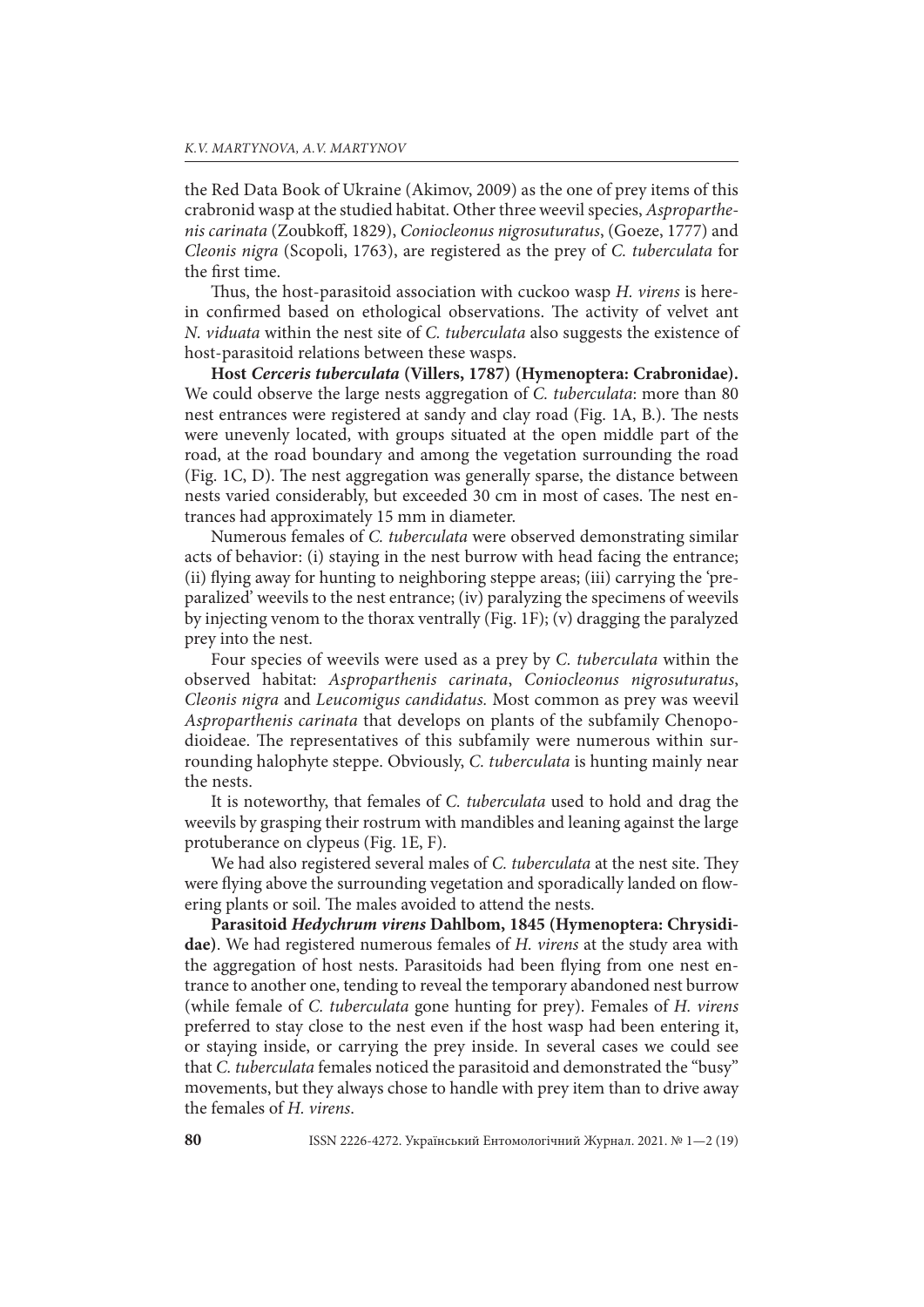

**Fig. 1.** *Cerceris tuberculata* (Villers, 1787), its habitat and behavior: *A* — total view of habitat; *B* — aggregation of nests; *C* — nests at open area; *D* — nests among vegetation;  $E$  — female holding the weevil before paralyzing;  $F$  — female paralyzing the weevil

The adults of this cuckoo wasp were active during all time of observations. They could be easily noticed because of the large body size (ca. 13-15 mm long) and frequent short flights with numerous landings among the nest entrances.

No males of *H. virens* had been found within the study site during the days of research. The sexual dimorphism of this parasitoid wasp is expressed in the body coloration (and features of morphology): females have green-blue and red parts of the thorax vs males with thorax entirely green-blue. Therefore, the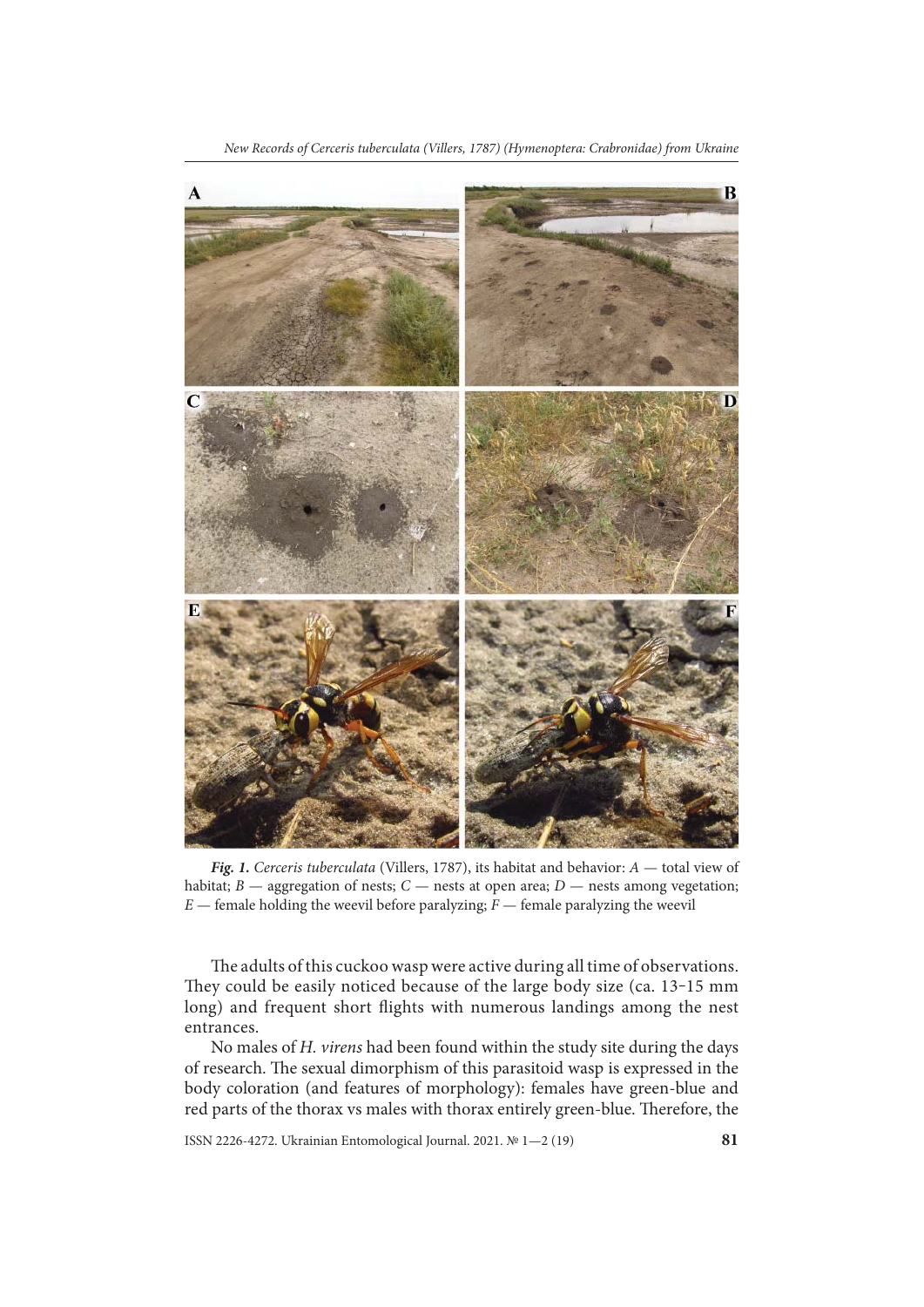sexes of *H. virens* could be easily differed even during the field observations, especially considering their large body size.

**Parasitoid Nemka viduata viduata (Pallas, 1773) (Hymenoptera: Mutillidae).** Numerous specimens of the velvet ant *N. viduata viduata* were also recorded among the nests of crabronid wasp *C. tuberculata.* In contrast to cuckoo wasp discusses above, both sexes of the velvet ant were active within the study area. Wingless females have been 'running' among the nest burrows of the host wasp, while winged males preferred to visit flowering plants and only rarely landed at the boundary of the road containing the nest aggregation. The features of behavior that we could observe for *N. viduata viduata* corresponded to the data minutely described by Palmerini (2013).

The females of the velvet ant were almost as numerous as the specimens of cuckoo wasp *H. virens*, but they moved much more slowly and their activity was shifted to the end of the day.

## **Acknowledgements**

This research was supported by the National Research Foundation of Ukraine grants for KVM (grant registration number 2020.02/0369) and AVM (grant registration number 2020.02/0276). The authors grateful to Vitaliy Yu. Nazarenko (Schmalhausen Institute of Zoology, National Academy of Sciences of Ukraine) for the help with determination of weevils.

#### REFERENCES

- *Agnoli, G.L. and Rosa, P.,* 2021. *Hedychrum virens* and *Cerceris tuberculata*. [online] Chrysis.net website. Available at: https://www.chrysis.net/chrysididae/hedychrum-virens. [Accessed 1 October 2021].
- *Ait Taadaouit, N., El Fakhouri, K., Sabraoui, A., Rohi, L., and El Bouhssini, M.,* 2021. *Lixus algirus* L. (Coleoptera: Curculionidae): biology, population fluctuation, infestation as affected by varieties, location, and planting dates in Morocco. Journal of Entomological and Acarological Research, 53 (1). https://doi.org/10.4081/jear.2021.9324
- *Akimov, I.A*., ed., 2009 *Red Data Book of Ukraine Animals*. Kyiv: Globalconsulting (in Ukrainian: *Акімов, І.А.*, ред. Червона книга України. Тваринний світ).
- Bischoff, H., 1927. Biologie der Hymenopteren. Eine Naturgeschichte der Hautflügler. Biolo*gische Studienbücher. 5*. Berlin.
- *Bohart, R.M. and Menke*, *A.S.,* 1976. Sphecid Wasps of the World: A Generic Revision. Berkeley: California University Press.
- Fabre, J.H., 1914. *Souvenirs Entomologiques (Première Série)*. 7. Delagrave, Paris.
- *Grandi, G.,* 1959. Contributi alla conoscenza degli Imenotteri Aculeati. XXVIII. Bollettino dell'Istituto di Entomologia di Bologna, 23: 239— 292.
- *Grandi, G.,* 1961. Studi di un entomologo sugli imenotteri superiori. Bollettino dell'Istituto di Entomologia di Bologna, 25: 1— 659.
- Kavurka, V.V., Zaika, M.I., Popov, G.V. and Lazarev, I.E., 2019. New findings of Arachnida, Myriapoda and Insecta, listed in the Red Data Book of Ukraine. Report 2. Materials to the 4th edition of the Red Data Book of Ukraine. Animals. Series: "Conservation Biology in Ukraine", 7(3): 134— 141 (in Ukrainian: *Кавурка В.В., Заїка М.І., Попов Г.В.,*

**82** ISSN 2226-4272. Український Ентомологічний Журнал. 2021. № 1—2 (19)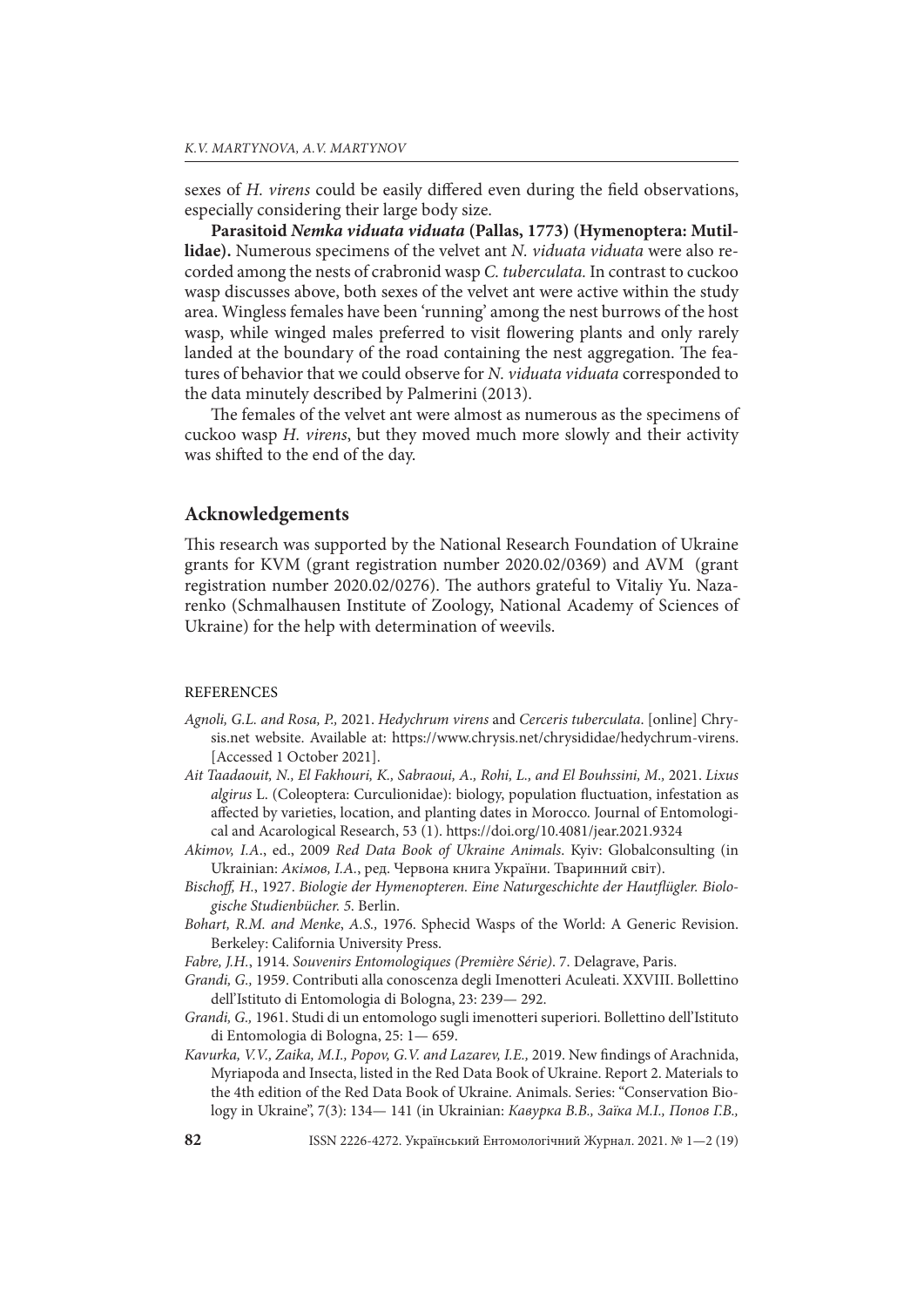Нові знахідки павукоподібних (Arachnida), багатоніжок (Myriapoda) та комах (Insecta), які занесені до Червоної книги України. Повідомлення 2).

- *Kazenas V.L.,* 2002. Digger wasps (Hymenoptera, Sphecidae) of Kazakhstan. Tethys Entomological Research, 4: 1— 176 (in Russian: *Казенас, В.Л.* Роющие осы (Hymenoptera, Sphecidae) Казахстана).
- *Kletonkin, V.G.,* 2019. Records of animals included to Red Data Book of Ukraine within Dvorichanskyi district of Kharkiv Region. Materials to the 4th edition of the Red Data Book of Ukraine. Animals. Series: "Conservation Biology in Ukraine", 7(3): 143— 145 (in Ukrainian: *Клетьонкін В.Г.* Знахідки тварин Червоної книги України у Дворічанському районі Харківської області).
- *Lelej, A.S. and Yildirim, E.,* 2009. A review of the Mutillidae (Hymenoptera) of Turkey. Zootaxa, 2160: 1— 28. https://doi.org/10.11646/zootaxa.2160.1.1.
- *Linsenmaier, W.,* 1959. Revision der Familie Chrysididae (Hymenoptera) mit besonderer Berücksichtigungder europäischen Spezies. Mitteilungen der Schweizerischen Entomologischen Gesellschaft, 32: 1-232.
- *Linsenmaier, W.,* 1968. Revision der Familie Chrysididae. Zweiter Nachtrag. Mitteilungen der Schweizerischen Entomologischen Gesellschaft, 41: 1-144.
- *Martynov, A. and Putchkov, A.,* 2021. Records of herpetobiotic and other insects within steppe area of Ukraine. Part 1. Kherson and Zaporizhzhia Regions, 2019— 2021. Version 1.1. Ukrainian Nature Conservation Group (NGO). Occurrence dataset https://doi.org/10.15468/s9m854 [Accessed via GBIF.org on 2021-10-12].
- *Palmerini, M.M.,* 2013. Remarks on the behaviour of the Velvet Ant *Nemka viduata viduata* (Pallas, 1773) (Insecta Hymenoptera Mutillidae). Quaderno di Studi e Notizie di Storia Naturale della Romagna, 37: 237— 260.
- Pettit, W.J. and Briese, D.T., 2000. The Demographic Performance of the Capitulum Weevil, *Larinus latus*, on *Onopordum* Thistles in its Native and Introduced Ranges. Proceedings of the X International Symposium on Biological Control of Weeds 4— 14 July 1999, Montana State University, Bozeman, Montana, USA: 739— 745.
- *Prozenko, Yu.V. and Gorobchishin, V.A.,* 2015. Digger wasps (Hymenoptera: Sphecidae, Crabronidae) from Red Book of Ukraine. The Kharkov Entomological Society Gazette, 23 (2): 20— 28 (In Russian: *Проценко, Ю.В. и Горобчишин, В.А.* Роющие осы (Hymenoptera: Sphecidae, Crabronidae), занеснные в Красную книгу Украины).
- *Rosa, P. and Soon, V.,* 2013. Fauna Europaea: Chrysididae. In: M.D. Mitroiu, ed. Fauna Europaea: Hymenoptera. Fauna Europaea Version 2.6. Available at: http://www.faunaeu.org [Accessed 1 October 2021].
- Semik, E.A. and Semik, A.M., 2002. About prey and nesting site of *Cerceric tuberculata* (Villers, 1789) (Hymenoptera: Sphecidae). The Kharkov Entomological Society Gazette, 10 (1— 2): 134 (In Russian: *Семик, Е.А. и Семик, А.М.*, О добыче и гнездовом участке у *Cerceric tuberculata* (Villers, 1789) (Hymenoptera: Sphecidae)).
- *Stepoviy, R. (Efarilis),* 2017. *Cerceris tuberculata*. Image ID # 43875, 43247, 43237, 42028 In: UkrBIN: Ukrainian Biodiversity Information Network [public project & web application]. UkrBIN, Database on Biodiversity Information. Available at: http://www. ukrbin.com [Accessed: 25 October 2021.
- *Tormos, J.,* 2009. Description of the mature larva of the sand wasp *Bembix bidentata* and its parasitoids (Hymenoptera: Crabronidae, Chrysididae, Mutillidae). Florida Entomologist, 92 (1): 43— 53.
- *Tormos, J., Asís, J.D. and Gayubo, S.F*., 2003. Description of the mature larva of *Nemka viduata* (Pallas) (Hymenoptera: Mutillidae: Mutillinae), a parasitoid of *Stizus continuus* (Klug) (Hymenoptera: Crabronidae: Bembicinae). Journal of Entomological Science, 38 (4): 502— 510.